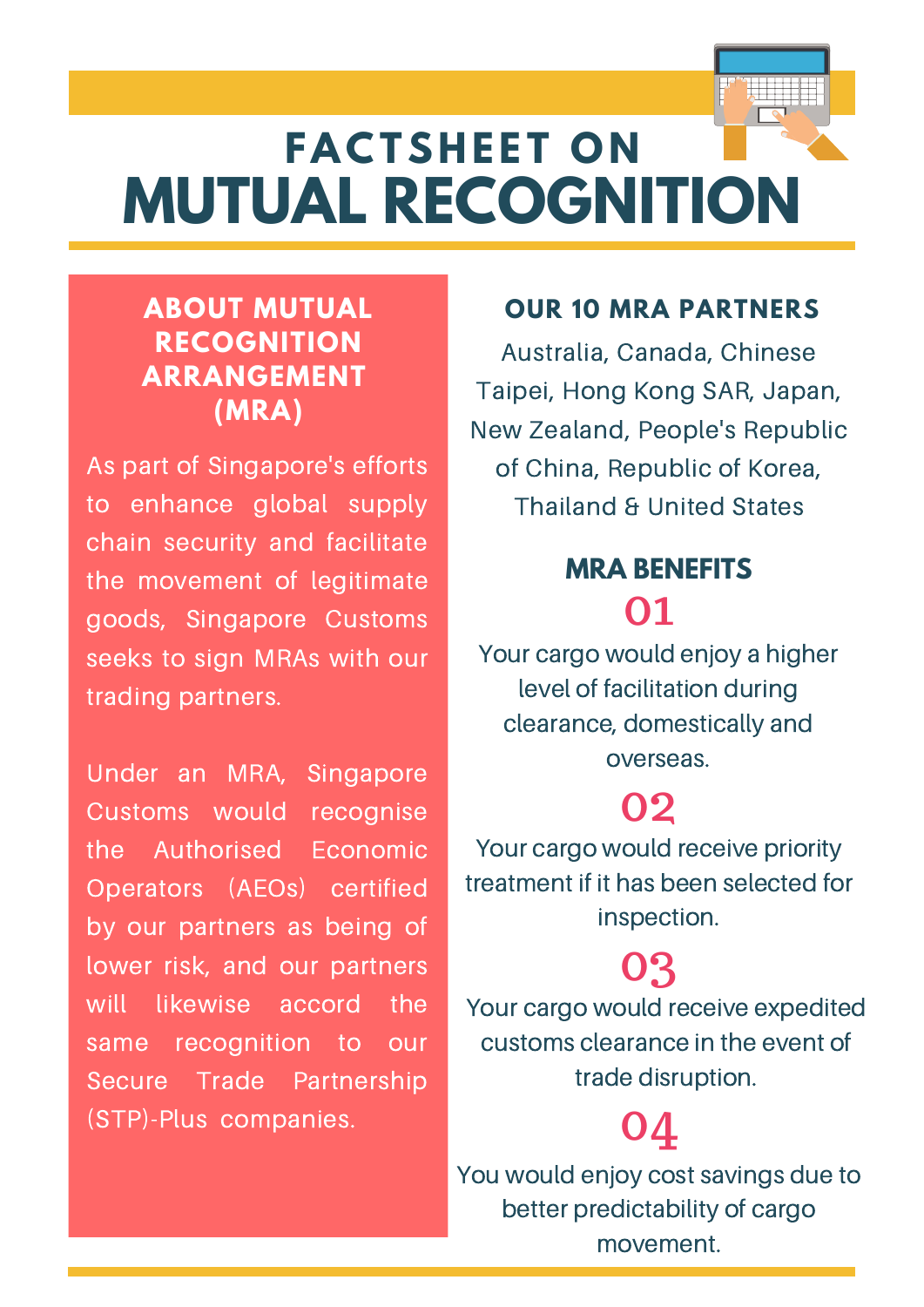# **DETAILED PROCEDURES**

### **AEO CODES**

- AEO codes are issued to AEOs by their respective Customs Administrations and are used to identify AEO cargoes.
- In Singapore, our STP companies and STP-Plus companies are issued with their unique AEO code (a 17-character alphanumeric in the form of AEOSGXXXXXXXXXXXXXXXX

### **IF YOU ARE A STP / STP-PLUS COMPANY**

- 
- Declare your AEO code in TradeNet import and/or export permi declarations so that your shipment could be identified domestically:

| <b>Declaration Field in TradeNet</b> | <b>Information to be Declared</b> |
|--------------------------------------|-----------------------------------|
| <b>Customs Procedure Code (CPC)</b>  | AFO                               |
| Processing Code 1 (PC1)              | <b>SG</b>                         |
| Processing Code 2 (PC2)              | XXXXXXXXXXXX                      |

- For STP-Plus companies exporting to our MRA partners, you should also provide your AEO code to your overseas importers, so that your AEO code could be declared in their import declarations.
- For STP-Plus companies exporting to Hong Kong SAR (HK) and New Zealand (NZ), your AEO status would be automatically recognised when your HK and NZ importers declare your company as the supplier in their import declarations.
- For STP-Plus companies exporting to United States (US), your AEO status would be automatically recognised when your US importers use your Manufacturer Identification (MID) number in their import declarations.

Please contact your US importer to obtain the MID number issued to your company if you are not aware of your MID number or it is your first shipment to the US; and inform your Account Manager (from Singapore Customs) of the MID number.